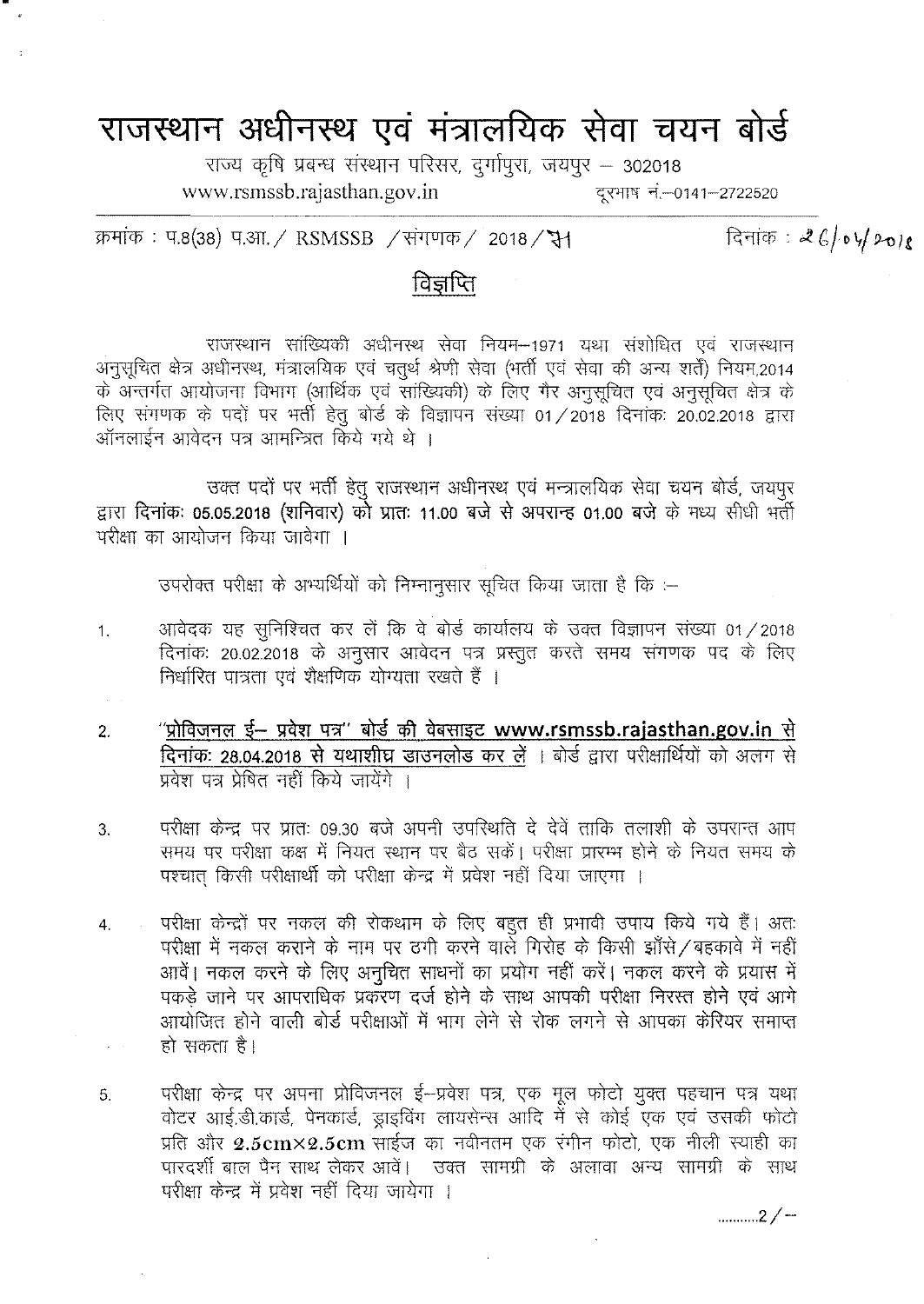$-2 - 2$ 

- परीक्षा केन्द्र में फोटो युक्त पहचान पत्र के आधार पर पहचान सुनिश्चित हो जाने एवं  $6.$ तलाशी के उपरान्त ही आपको प्रवेश दिया जायेगा। इस कार्य के लिए नियुक्त कार्मिकों को आप पूर्ण सहयोग दें।
- परीक्षा केन्द्र में आपको किसी भी प्रकार की घडी पहनकर प्रवेश करने की अनुमति नहीं  $\overline{7}$ . होगी, अतः घडी पहनकर नहीं आवें।
- परीक्षार्थियों को परीक्षा केन्द्र में अपने साथ नीले रंग का पारदर्शी बॉल पैन के अलावा अन्य 8. किसी प्रकार का पैन, पानी की बोतल, पर्स, बैग, ज्योमैट्री / पेंसिल बॉक्स, प्लास्टिक पाउच, कैलकुलेटर, तख्ती / पैड / गत्ता, पैनड्राइव, रबर, लॉगटेबिल, स्कैनर, किताबें, नोटबुक, पर्चियां, व्हाइटनर, मोबाइल फोन, ब्लूट्थ, ईयरफोन, माइक्रोफोन एंव पेजर, अन्य किसी प्रकार का संचार उपकरण, स्लाईड रूल, किसी भी प्रकार का हथियार आदि लेकर परीक्षा केन्द्र पर प्रवेश नहीं दिया जायेगा। केन्द्र पर इनके सुरक्षित रखने की कोई व्यवस्था नहीं होने के कारण आप इन्हें केन्द्र पर लेकर नहीं आवें।
- परीक्षा केन्द्र पर परीक्षार्थियों के प्रवेश के लिए निम्नानुसार ड्रेस कोड लागू की गयी है:- $9<sub>1</sub>$ 
	- (1) पुरुष अभ्यर्थी आधी आरतीन के शर्ट /टी-शर्ट, पैन्ट एवं हवाई चप्पल /स्लीपर पहन कर आयेंगे ।
	- (2) महिला अभ्यर्थी सलवार सुट या साडी, आधी आस्तीन का कर्ता /ब्लाउज, हवाई चप्पल / स्लीपर पहन कर एवं बालों में साधारण रबड़ बैण्ड लगा कर आवेंगी ।
	- (3) परीक्षार्थियों को पूरी आरतीन का कुर्ता, शर्ट, ब्लाउज आदि पहन कर एवं अपनी वेशभूषा में बड़ा बटन, किसी प्रकार के ब्रोच (जड़ाऊ पिन) या बैज या फूल आदि लगा कर आने की अनमति नहीं होगी ।
	- (4) परीक्षार्थियों को लाख/कांच की पतली चूडियों के अलावा किसी भी प्रकार के जेवरात यथा अन्य प्रकार की चूडियां, कान की बाली (Earring), अंगूठी, ब्रासलेट आदि पहनकर आने की अनुमति नहीं होगी ।
	- (5) परीक्षार्थी परीक्षा केन्द्र में किसी भी प्रकार की घड़ी, जूते / सैण्डल, मौजे, धूप का चश्मा, बैल्ट, हैण्ड बैग, हेयर पिन, गण्डा / ताबीज, कैप / हैंट, स्कार्फ, स्टॉल, शॉल, मफलर पहनकर परीक्षा में शामिल नहीं हो सकेंगे ।
	- (6) यदि किसी वस्तु को पहनकर आनें या ड्रेस कोड़ में शामिल होने के संबंध में कोई संदेह / विवाद हो तो इस संबंध में केन्द्र पर परीक्षा से जुड़े हुए अधिकारी का निर्णय मान्य होगा।
- रेल/बस की छत या पायदान पर बैठकर / खड़े होकर यात्रा नहीं करें। परीक्षा केन्द्र पर  $10.$ एवं यात्रा के दौरान अनुशासन बनाये रखें। अन्यथा आपके विरूद्ध आपराधिक प्रकरण दर्ज होने पर अभ्यर्थी की पर्राक्षा निरस्तीकरण की कार्यवाही भी की जा सकती है।
- ऐसे विशेषयोग्यजन परीक्षार्थी जिन्हें नियमों में श्रुतलेखक देय है, परीक्षा दिवस से तीन दिन  $11.$ पूर्व सक्षम चिकित्सा अधिकारी के चिकित्सा प्रमाण-पत्र के साथ सम्बन्धित केन्द्राधीक्षक को श्रुतलेखक की व्यवस्था हेतु अपने आवेदन पत्र के साथ अनुरोध कर देवें अन्यथा श्रुतलेखक की सुविधा उपलब्ध कराया जाना सम्भव नहीं होगा ।